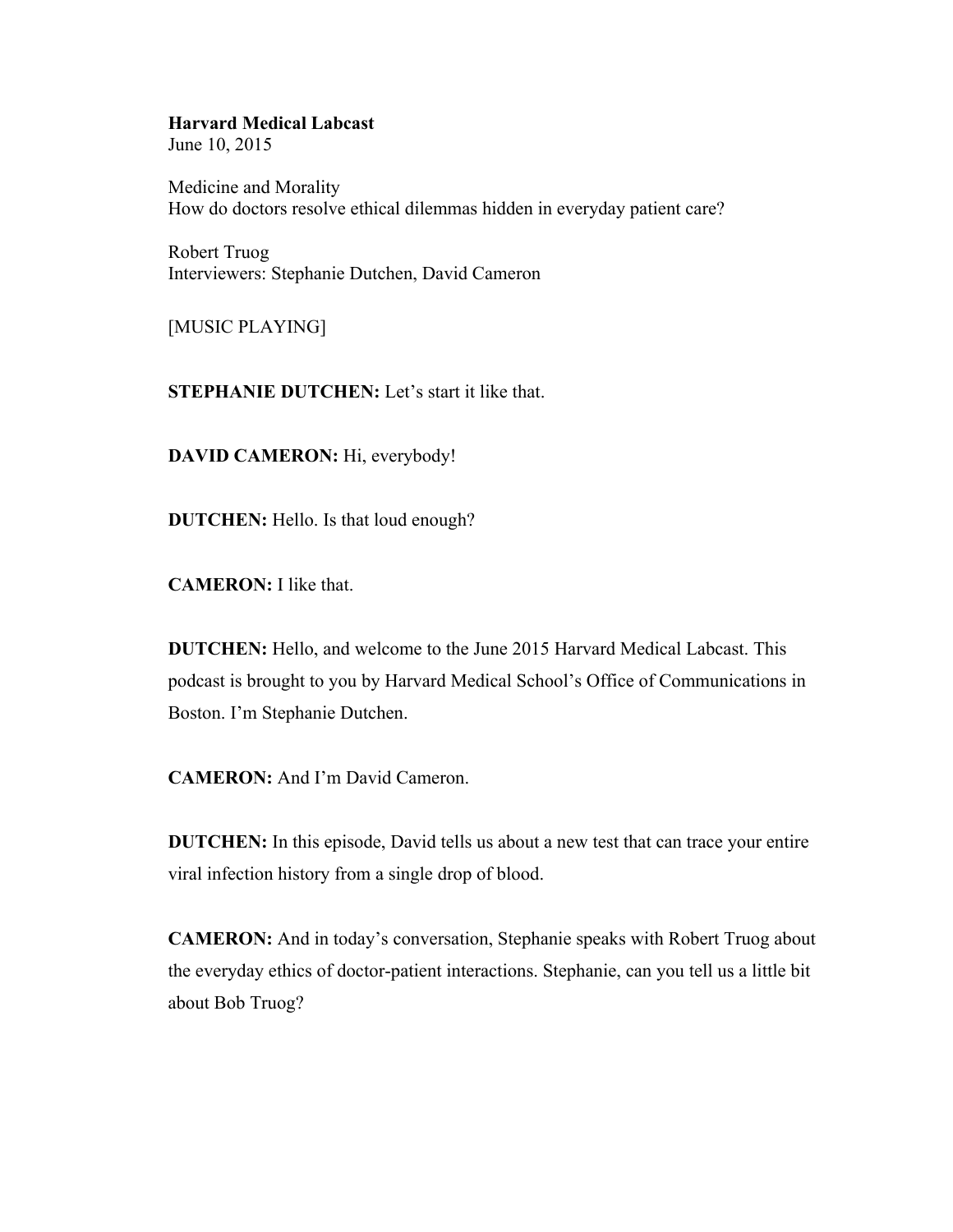**DUTCHEN:** Sure. Bob is a Harvard Medical School professor at Boston Children's Hospital. And he's the director of the HMS Center for Bioethics. He's done work in so many fascinating areas that it was hard to pick just one for our podcast.

**CAMERON:** So what are some examples?

**DUTCHEN:** Oh, clinical ethics, research ethics, public policy, questions like, can you do research on someone who comes into the ER and can't give informed consent? Or how do you negotiate end of life in the pediatric intensive care unit? Or should physicians participate in capital punishment? Or if there is a public health emergency and a shortage of ventilators, do you take one patient off life support to make room for another patient who has a better chance of survival?

**CAMERON:** So these are pretty big questions.

**DUTCHEN:** Right. But actually, Bob was keen to talk about the less splashy issues, the sort of ethical decisions that doctors and nurses make every day that they may not even be aware of -- the words they choose when they talk to patients and families, the way they frame conversations and the conscious and unconscious biases they may have. He calls it microethics.

**CAMERON:** Microethics. That's a new one. OK. Well, that sounds interesting. Let's hear what he has to say.

[DINGING]

**DUTCHEN:** So Bob, thank you so much for joining us today.

**ROBERT TRUOG:** Oh, it's my pleasure.

**DUTCHEN:** Now, you're a pediatrician and an anesthesiologist by training, correct?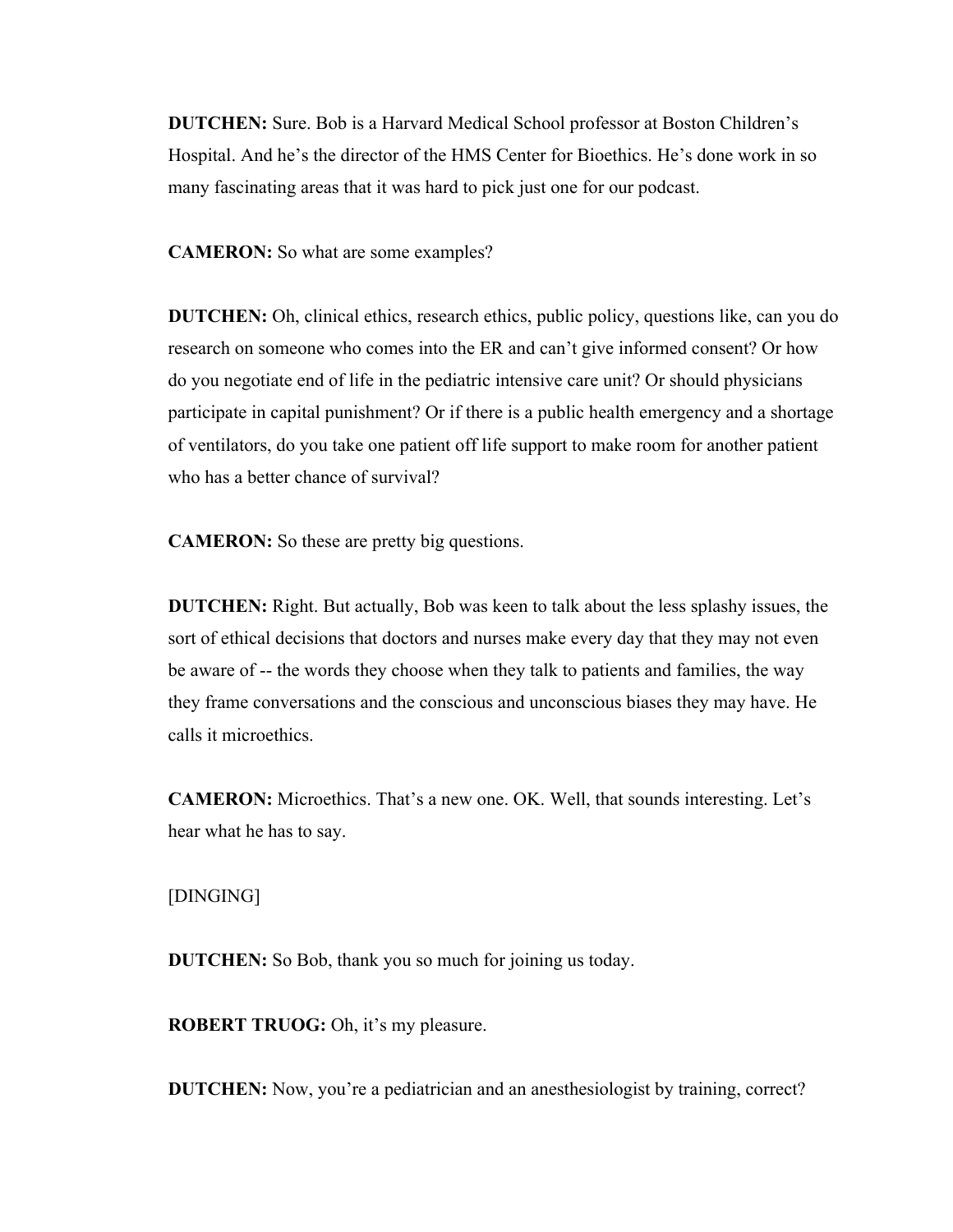**TRUOG:** That's right.

**DUTCHEN:** So how did you get into bioethics?

**TRUOG:** Oh, well, that's a good place to start. I think my interests have gone back a long way. But they really crystallized when I began practicing in the pediatric intensive care unit at Boston Children's Hospital. And I found that as we went from bed space to bed space -- remember, this was 25, 30 years ago -- there were just so many ethical issues that came up: the difficult choices that parents were facing for their children, what was permissible for us to do, what was necessary for us to do.

These were all just wide-open questions, and I found them absolutely fascinating. And so about a year into it, I decided to do some graduate work in philosophy and see if I could start to sort some of these questions out, at least in my own mind. And that led really to what has become a lifelong interest for me in bioethics.

**DUTCHEN:** Interesting. Do you remember what some of the questions or issues were that you would encounter when you were going from bed to bed?

**TRUOG:** Yeah. I mean, I think one that is, in some ways, commonplace now, but was really novel and difficult at the time, was for children who were not doing well with the treatment, let's say, children with cancer, for example, or those who had perhaps suffered a near-drowning incident: When do you decide that it would be better to stop the use of life-sustaining treatment and allow them to die? And how we might think about that. What factors would go into those decisions, the roles of parents? And in making those decisions, what were the role of committees in bringing in people from outside the clinical team to help us think about them? These were all new at the time and really fascinating issues for me.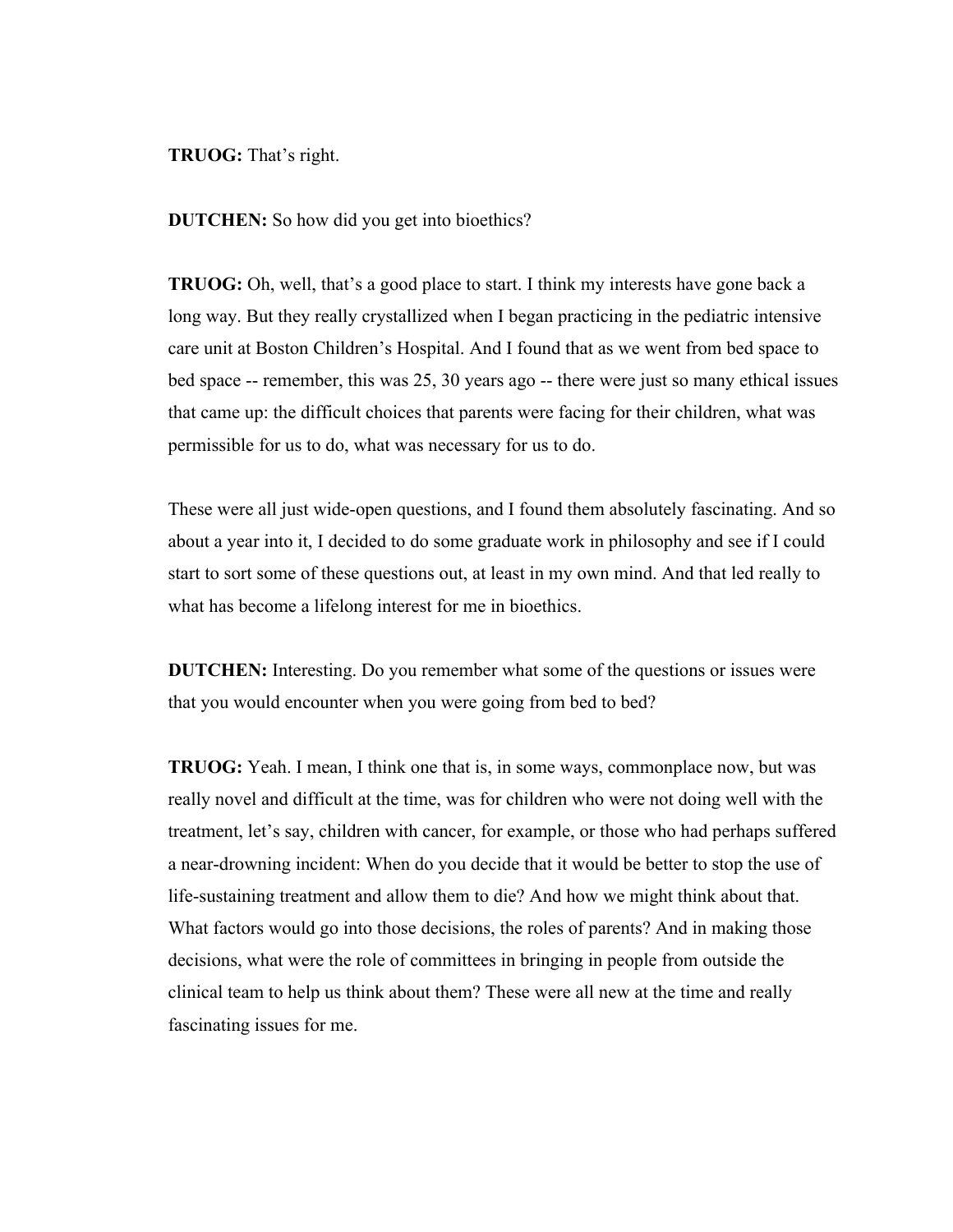**DUTCHEN:** Yeah. It doesn't sound like those are easy issues to grapple with. Did you have a lot of guidance?

**TRUOG:** Not really at the time, no. And I think that the place that I looked for guidance was in moral philosophy. But certainly, there's a lot more that goes into these decisions than just philosophical reflection.

**DUTCHEN:** Like what?

**TRUOG:** Like what? Well, like what are religious views about the particular pathways that we might take? And then there's a lot of things that have come out of social science research now that isn't really about ethics, but about how human beings make decisions in real life, and the factors that come into that. And so I think that bioethics has really become enriched over that time period, from what it was at the beginning.

**DUTCHEN:** Yeah. So you certainly have used what you've learned in your own clinical practice. But now you've also turned to teaching.

**TRUOG:** Right.

**DUTCHEN:** Will you talk more about that?

**TRUOG:** Yeah. You know, I think some people are inclined towards philosophy more than others. And I'm one who does enjoy it. But I recognized that that wasn't going to be enough. And one of the times that occurred to me was about, oh, I don't know, maybe 10 or 15 years ago, when we were beginning to use simulation as a way of educating our medical students, residents and fellows in the ICU.

We were recognizing that when parents would come back and talk to us, maybe months or even years after they'd had a child in the ICU, whether that child survived or not or did well, very often the parents had little memory about the medical details of what happened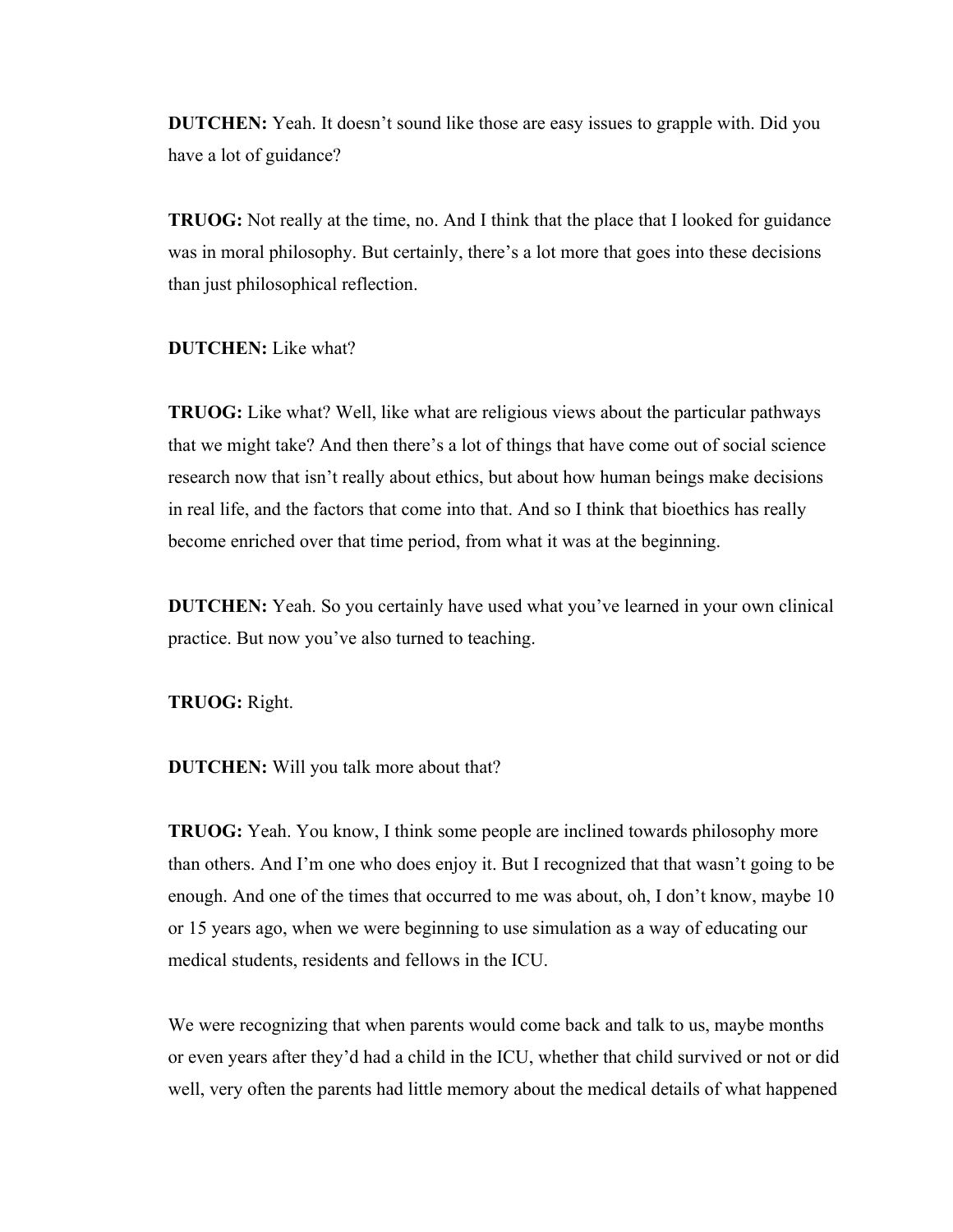during that time. But they would often have very vivid memories, even word for word memories, of things that somebody said to them at a particular moment.

## **DUTCHEN:** Oh, wow.

**TRUOG:** And sometimes those were beautiful moments. Somebody said something that just was absolutely the right words at the right time. And they found it comforting and reassuring. But there were also memories they had that were, frankly, very, very painful, I mean, sometimes searingly hurtful. And oftentimes the clinician wasn't even aware that they said something like this. And yet, it was a memory that the parents would carry with them really forever.

And so the idea we had was, along with this spirit of simulation and creating environments where we can practice, where no one will get hurt, was to recreate these difficult conversations in health care. And there are so many of them; challenging, difficult conversations. And giving our trainees an opportunity to practice those conversations in an environment that's safe and where they can get feedback in a way that really will give them insight into what they did well and what they can improve on.

And that became the basis of a lot of work. But it also was the basis for me coming to think about ethics in a different way.

**DUTCHEN:** Now, I think when a lot of us think about bioethics, medical ethics, we think of these big issues, right? The ethics of end of life care, the ethics of big data and privacy. But it sounds like a lot of what you're focusing on in this teaching work is the everyday ethics, situations where people might not even be aware that there are ethical issues in what they're discussing.

**TRUOG:** Absolutely. Yeah. We've kind of latched onto this term "microethics" as a way of talking about the ethics of everyday practice. And you're so right. When people think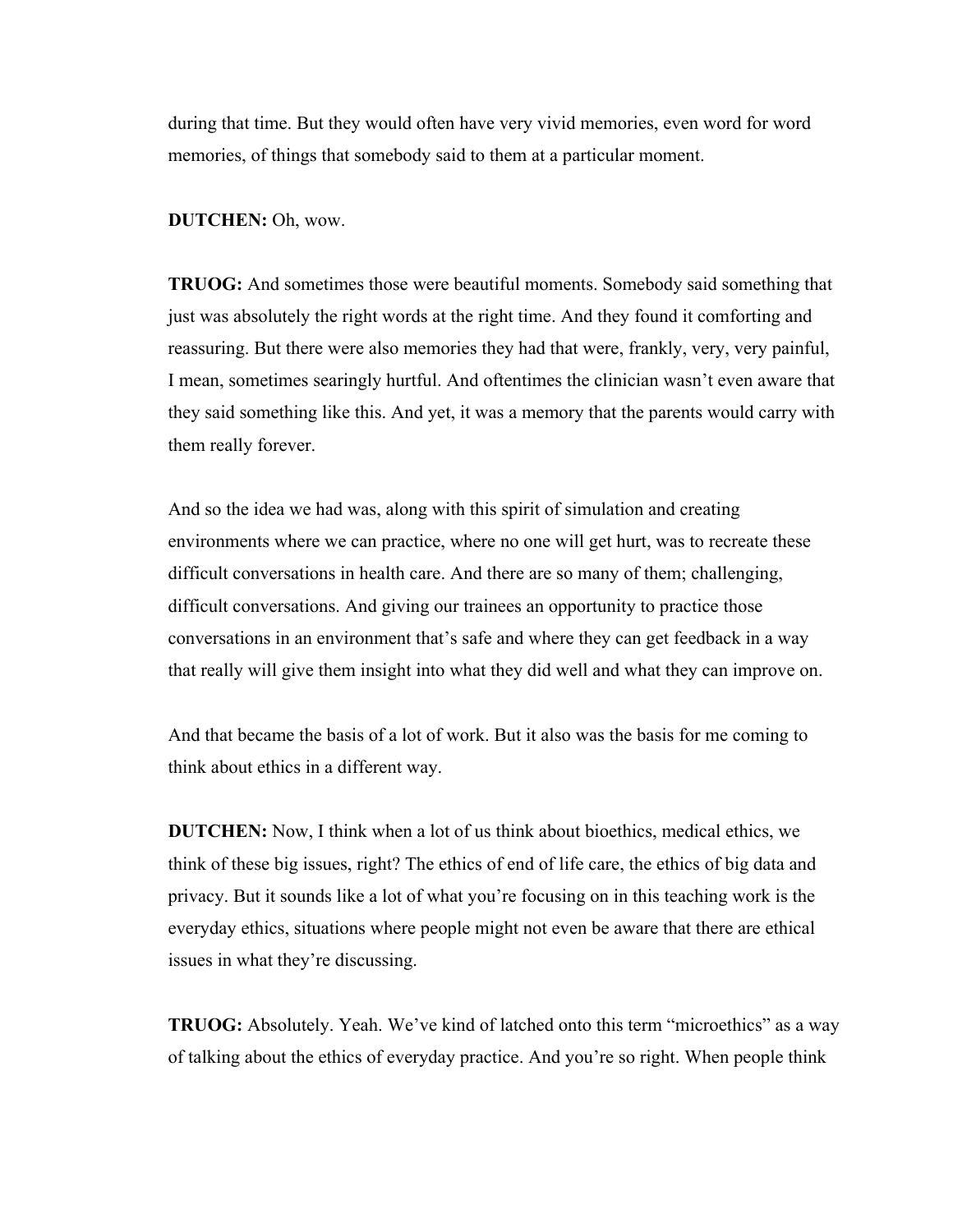about medical ethics, they immediately gravitate towards these huge decisions, like abortion or euthanasia. And those are important, and those are interesting to talk about.

But I think what so many doctors and nurses and other clinicians don't often recognize is that there's little ethical decisions that are built into almost every interaction they have in the course of a day. And our work has been around making these clinicians more aware of the choices they're making, because the choices are often happening at an unconscious level. They're not even aware that they're making them. And then to think a little bit more deeply about how one choice might be better or worse in a given situation than another.

**DUTCHEN:** Now, in your classes and your workshops and your consortium meetings, what are the sort of things that you're trying to help people become more aware of? And what are some of the skills that you're hoping that they'll be able to build to take with them into these conversations?

**TRUOG:** Right. So I think there are several levels that we're operating. And many of the issues have to do with the biases that we bring to these conversations. Some of the biases are conscious. They're ones that we know about. And many are unconscious, and we're not even aware that we're bringing them in.

If we talk about our conscious biases, one of the gold standards that has been taught is that we should be value neutral when we talk to families. And I'm not so sure that that's actually the right way to go about it, because if you come into a conversation, and you have strong views about what the right thing to do is, and then you try to hide those views, it can be very confusing for the patient that you're talking with.

**DUTCHEN:** Because if they try and hide a bias, they can leak out in ways that a patient can pick up on?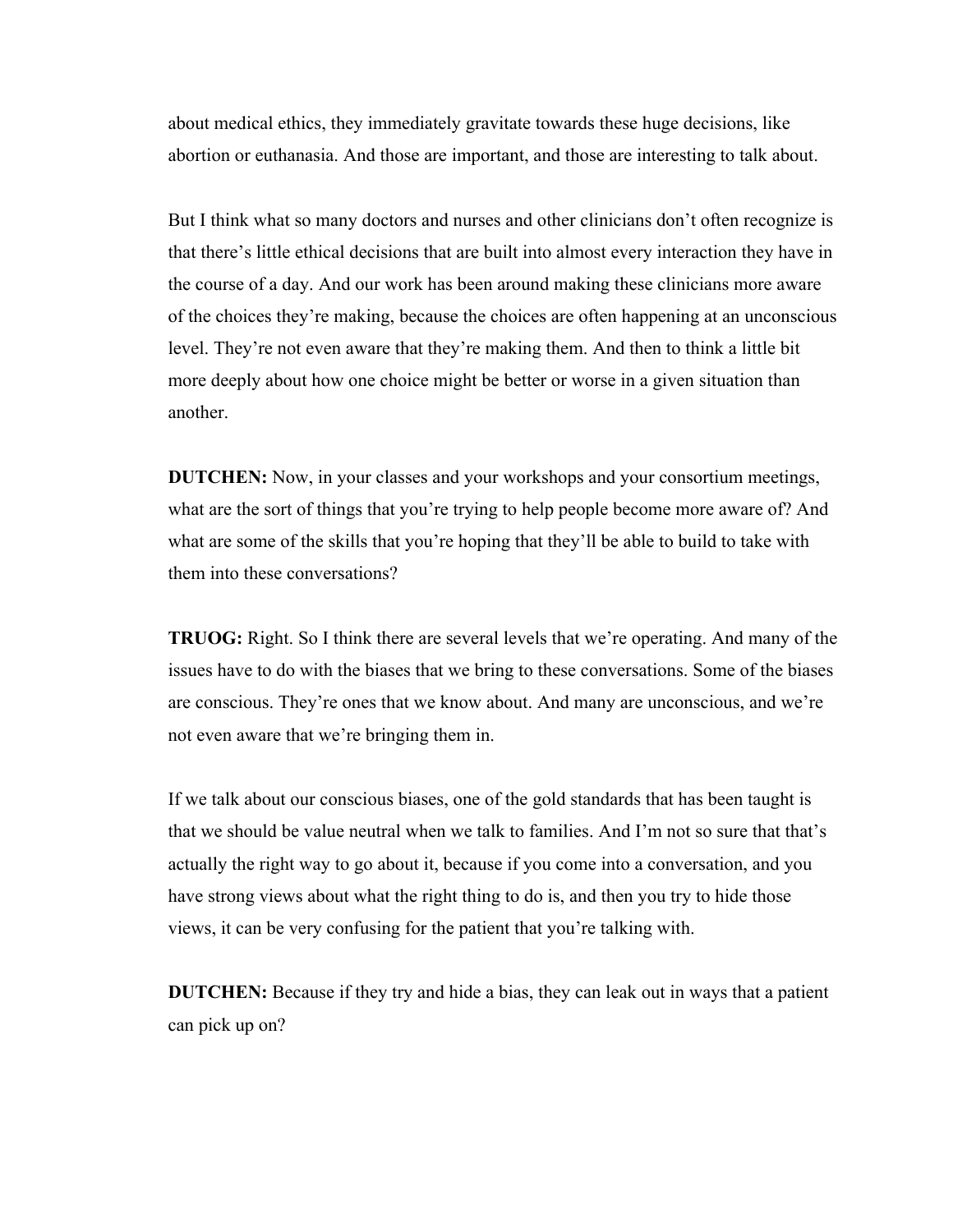**TRUOG:** Yeah. It's not the way that we normally interact with each other. I mean, when you're having a genuine conversation with another person, you're not pretending that you don't have views about things. And so I think it forces us into a false kind of interaction that really isn't us at our best, and not what we really owe to patients that we're talking with

So one of the things that we're exploring in the workshops and the trainings that we do is whether under some circumstances it may be permissible, even preferable, for the clinician to go into a conversation and own their views, their values, their preferences, and say to the family, "I happen to think about the issue this way. Let me explain the options to you as best I can. But I would encourage you to talk to my colleague, who I know has very different views about what people should do in this situation."

**DUTCHEN:** Now, that's assuming that you're aware of the bias that you have. It sounds like that's not always the case.

**TRUOG:** Right. And I think the much more difficult problem are the unconscious biases that we will bring into these conversations. There was one example I'll just share with you, because it was such an "aha" moment, I think, for all of us who were in the room. There was a very experienced specialist in maternal fetal care. And we were practicing with actors the conversation that she has many times a week, which is about whether a woman should get an amniocentesis to confirm some findings that were seen on ultrasound.

And at one point, our actor-patient asked the physician, "What would you do if you were me?" And the physician said, "Well, I would, of course, have the amniocentesis, because information is always good." And the actor -- and this is where actors can be so talented and so helpful -- she said, "Well, but if I don't have the information, then I don't have to make a choice. And if I have to make a choice as to whether I'm going to terminate this pregnancy, then how am I not going to feel like I'm playing God?"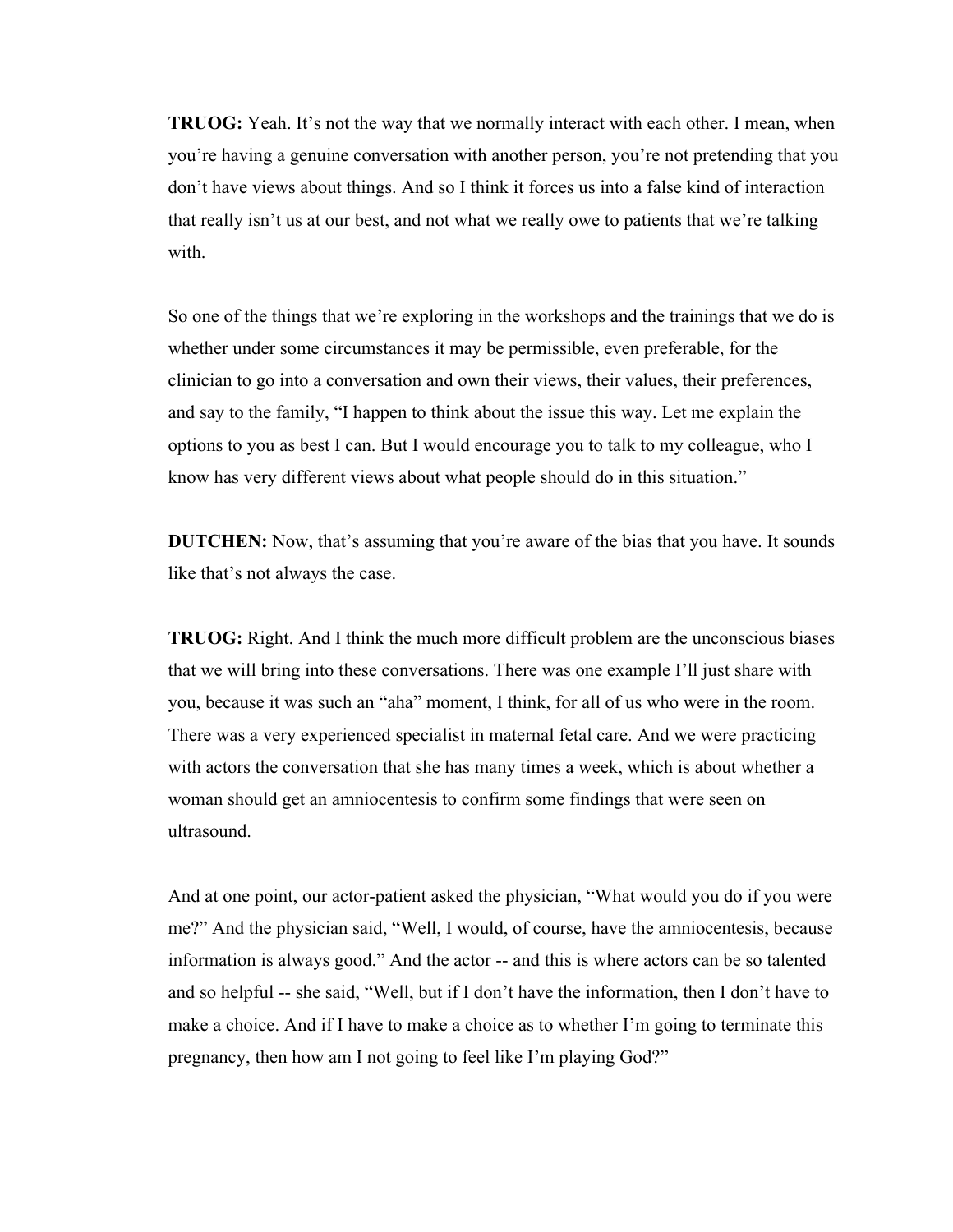And the conversation went on. And then at the end of it, we were debriefing it and talking about what had gone on. And for the physician, this was such an insight, because she really does carry the unconscious bias that information is always good. And so really for the first time in her long career, she saw that for some people, that's not necessarily true. And I think that will forever change how she has these conversations.

And I'll tell you, it was an "aha" moment for me, too, because I'm exactly that kind of person, as well. I always assume that we would all want more information. And it changed. By even not being in the conversation, but by watching her have that conversation, it was an incredibly insightful moment for me also.

**DUTCHEN:** So what are some other skills or choices that clinicians make when they're having these kinds of everyday difficult conversations with their patients?

**TRUOG:** One place where I think clinicians are making ethical decisions on the fly, moment by moment, is often in the way that decisions either get framed or the words that are used to describe the decision. So by framing, for example, if I'm talking to somebody about a procedure that I think they should have, I'll say something like, "Most of the time, this procedure is successful." If it's a procedure where I'm thinking it's probably best if they don't have this, I'll say, you know, "There's about 30 percent of the time that this really doesn't go very well."

Now, both can be factually correct. And yet, just by framing it one way or the other, I'm going to have enormous influence over the decision that this patient is going to make. And it's not that that's necessarily a wrong thing to do. I think that patients do look at us for advice and recommendations. But we should at least be aware that it's happening. And most of the time it's happening at a completely unconscious level.

Another example is the way that word choice will often show up. And an example that I often use, if you think about a clinician who's counseling a woman, let's say, possibly about termination of pregnancy, the words that you use are going to be incredibly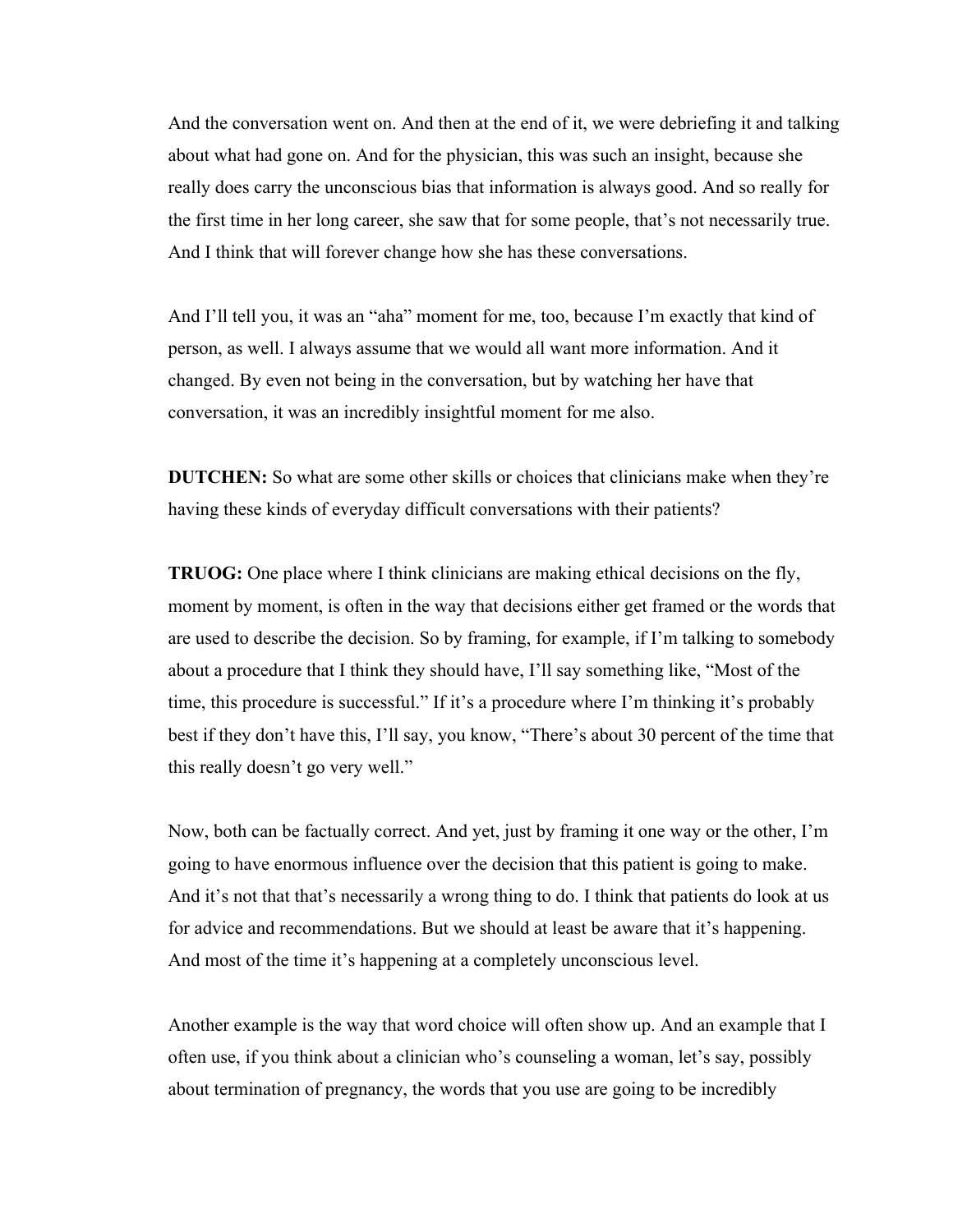powerful in that context. Do you just talk about a woman or a mother? Do you talk about a baby or a fetus? I've watched clinicians ask, for example, "Does your baby have a name yet?" Which, of course, is a powerful way of personalizing the pregnancy.

For many clinicians, these will just come to their lips automatically. And I think, there again, just being aware that it's happening is the first step towards thinking about ways that we might do it better.

**DUTCHEN:** So earlier, you mentioned the epiphany that someone in one of these workshops had when she realized that not everyone agreed with her that more information was better. And then you also described the power that word choice can have. It sounds like a part of these discussions is an empathetic understanding that the person you're talking to might not be on the same page as you.

**TRUOG:** Right. So I think that's a very important consideration. And on the one hand, we have to acknowledge the enormous power that doctors and nurses and other clinicians have in that relationship, that very often, we're helping patients navigate territory that they are completely unfamiliar with, they've never thought about. And the way that we choose to guide them through the conversation is going to have a powerful impact on the decision that they made. And we need to be very careful about paying attention to that power and recognizing the appropriate limits to that power.

**DUTCHEN:** Yeah. So you didn't have a lot of guidance when you were getting started. Now it sounds like people who are in the Harvard community or perhaps elsewhere have increasing resources available to them to navigate this kind of everyday conversation that they're having with their patients. What is the future of all of this as it continues to grow, do you think?

**TRUOG:** Well, I think at a couple of levels. First of all, experiential learning is becoming recognized correctly, I think, as much more powerful than didactic learning. And so are we are fortunately, I think, moving away from the idea that you learn by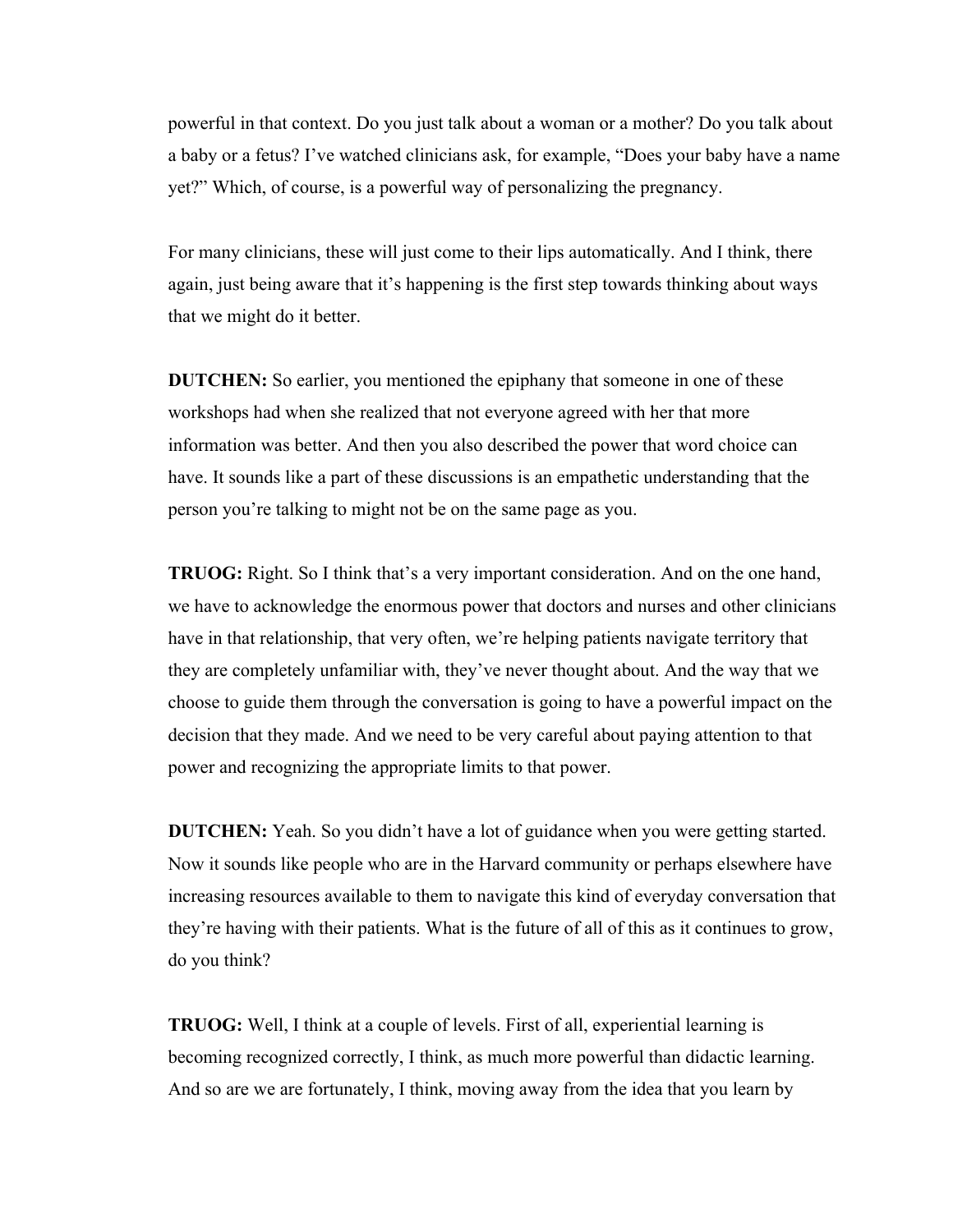lecturers, and you learn much better by experience. More specifically, with regard to the fact that I teach ethics, I think we're recognizing that those big picture ethical dilemmas, that we started the conversation with, are important, and we are teaching those things.

But that used to be exclusively what we taught. And so now we're building in more opportunities to think about microethics, to practice the difficult conversations, and to learn from them. They're both valuable. They're both important, but I think we need to bring both into the curriculum, where they haven't been there before.

**DUTCHEN:** Never too early and never too late to learn it either?

**TRUOG:** Yeah. I think that's really true. I think that's really true.

**DUTCHEN:** So who do you hope will think about these kinds of skills and issues?

**TRUOG:** Well, we're certainly building it into the medical student curriculum now, as well as the curriculum for residents and fellows. How do you bring new ways of thinking to more senior faculty, I think is an interesting challenge. One way that we found valuable is to invite senior faculty to participate in our workshops and share the wisdom of their many years of practice. And that serves two purposes.

First of all, almost all of them do have a lot of wisdom to share. But in addition, by having them in the room, they can begin to see that they have something to learn, as well. And it gives them an opportunity to see other ways of doing things, where they would not otherwise be exposed.

**DUTCHEN:** Are there people outside the medical community who can learn this, too? I mean, I'm thinking about patients.

**TRUOG:** I think another important facet of looking at ethics, in general, and the patientphysician relationship, in particular, in this new way, and hopefully with podcasts like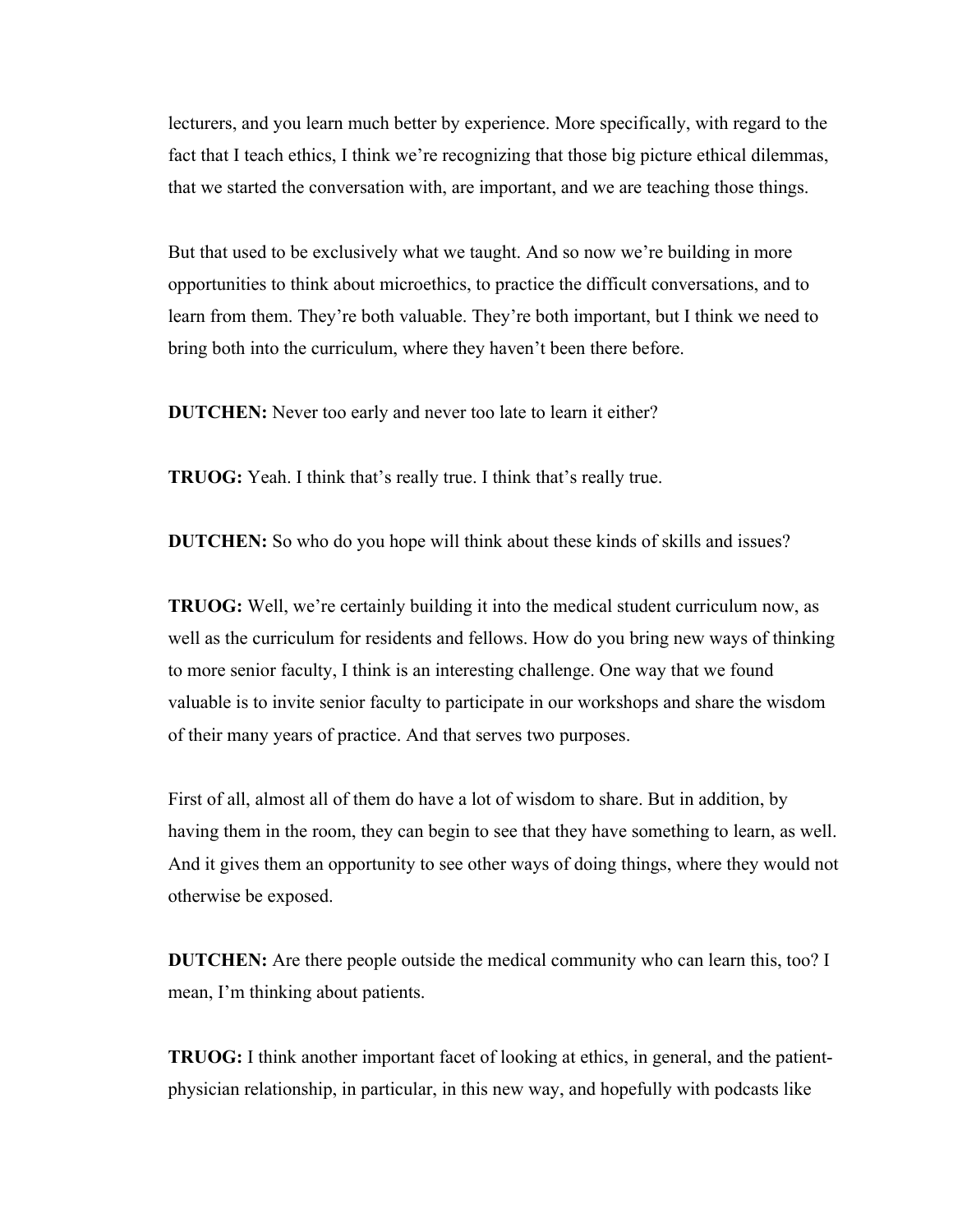this one, is to educate the public a little bit about what's going on in those conversations. The patient is always the other half of this conversation and is often on the more vulnerable side of that conversation.

And I think to have a greater appreciation of the dynamics of what's happening and of the ways that choices are being presented by the doctors and nurses they're talking with, I think it'd help to empower patients and help them to make better choices for themselves and for their own lives.

**DUTCHEN:** I think that's a really empowering message that we can send to patients, to families of patients, to doctors, nurses, and everybody who's thinking about going into those fields. Thank you so much for sharing your thoughts with us today.

**TRUOG:** Oh, thank you so much for the opportunity.

**DUTCHEN:** It's been a pleasure.

[BELL RINGING]

**DUTCHEN:** And now for this month's abstract.

[DRIP]

**CAMERON:** What is in a single drop?

[DRIP]

Well, when it comes to your blood, a vast historical record of every virus you ever crossed paths with. It's all there. The problem is that using traditional methods, if you want to know if you have a specific virus, you have to run a specific test. HIV, Hep C, each requires its own assay.